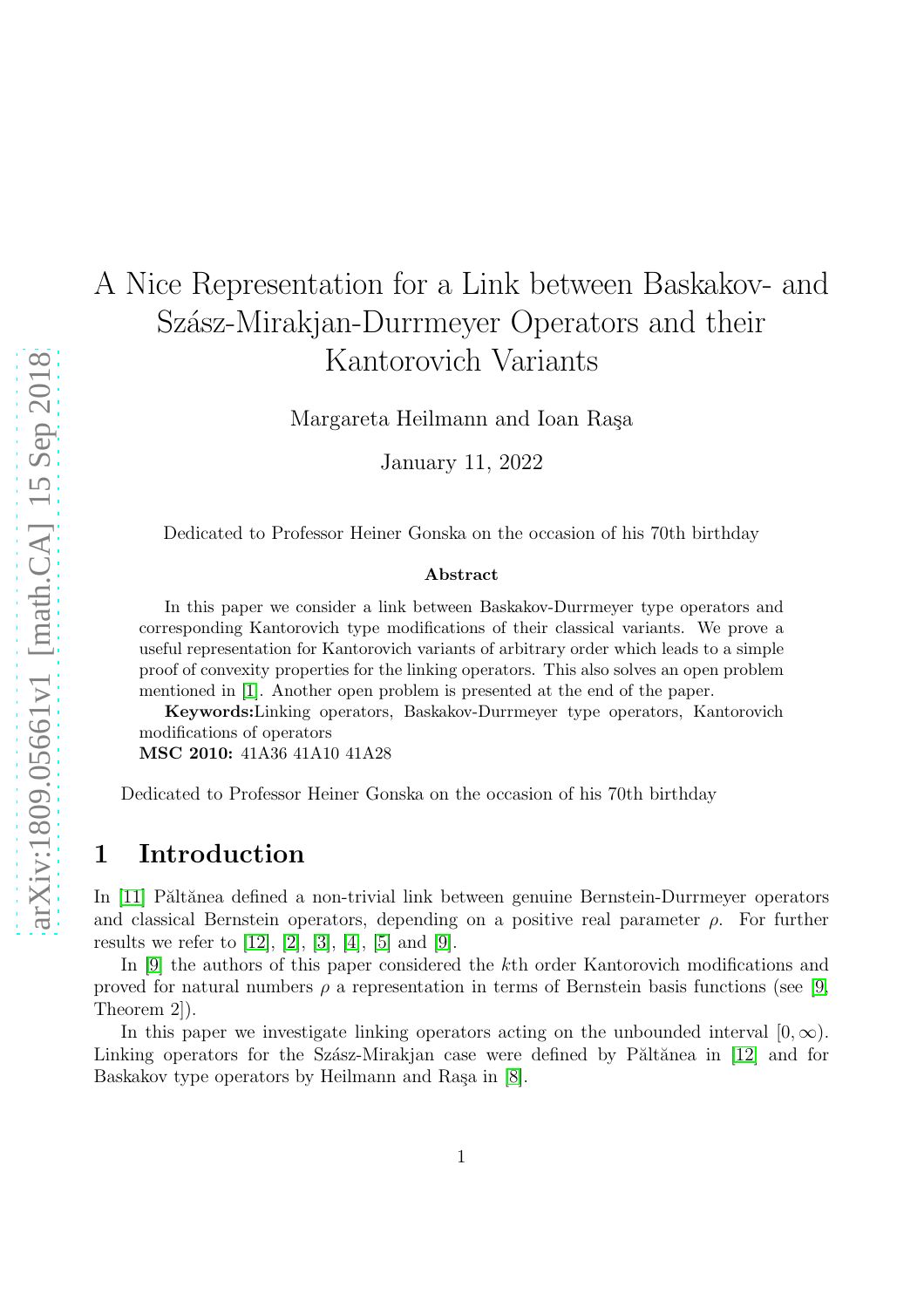In what follows for  $c \in \mathbb{R}$  we use the notations

$$
a^{c,\overline{j}} := \prod_{l=0}^{j-1} (a + cl), \ a^{c,\underline{j}} := \prod_{l=0}^{j-1} (a - cl), \ j \in \mathbb{N}; \quad a^{c,\overline{0}} = a^{c,\underline{0}} := 1
$$

which can be considered as a generalization of rising and falling factorials. This notation enables us to state the results for the different operators in a unified form.

In the following definitions of the operators we omit the parameter  $c$  in the notations in order to reduce the necessary sub and superscripts.

Let  $c \in \mathbb{R}, c \ge 0, n \in \mathbb{R}, n > c$ . Furthermore let  $\rho \in \mathbb{R}^+, j \in \mathbb{N}_0, x \in [0, \infty)$ . Then the basis functions are given by

$$
p_{n,j}(x) = \begin{cases} \frac{n^j}{j!} x^j e^{-nx} & , c = 0, \\ \frac{n^{c,\overline{j}}}{j!} x^j (1+cx)^{-\left(\frac{n}{c}+j\right)} & , c > 0. \end{cases}
$$

By  $W_n^{\rho}$  we denote the space of functions  $f \in L_{1,loc}[0,\infty)$  satisfying certain growth conditions, i. e., there exist constants  $M > 0$ ,  $0 \le q < n\rho + c$ , such that a. e. on  $[0, \infty)$ 

$$
|f(t)| \leq Me^{qt} \text{ for } c = 0,
$$
  

$$
|f(t)| \leq Mt^{\frac{q}{c}} \text{ for } c > 0.
$$

In the following definition we assume that  $f: I_c \longrightarrow \mathbb{R}$  is given in such a way that the corresponding integrals and series are convergent.

Definition 1. The operators of Baskakov-type are defined by

$$
(B_{n,\infty}f)(x) = \sum_{j=0}^{\infty} p_{n,j}(x) f\left(\frac{j}{n}\right),
$$

and the genuine Baskakov-Durrmeyer type operators are denoted by

<span id="page-1-0"></span>
$$
(B_{n,1}f)(x) = p_{n,0}(x)f(0) + \sum_{j=1}^{\infty} p_{n,j}(x)(n+c) \int_0^{\infty} p_{n+2c,j-1}(t)f(t)dt.
$$
 (1)

Depending on a parameter  $\rho \in \mathbb{R}^+$  the linking operators are given by

<span id="page-1-1"></span>
$$
(B_{n,\rho}f)(x) = p_{n,0}(x)f(0) + \sum_{j=1}^{\infty} p_{n,j}(x) \int_0^{\infty} \mu_{n,j,\rho}(t)f(t)dt,
$$
\n(2)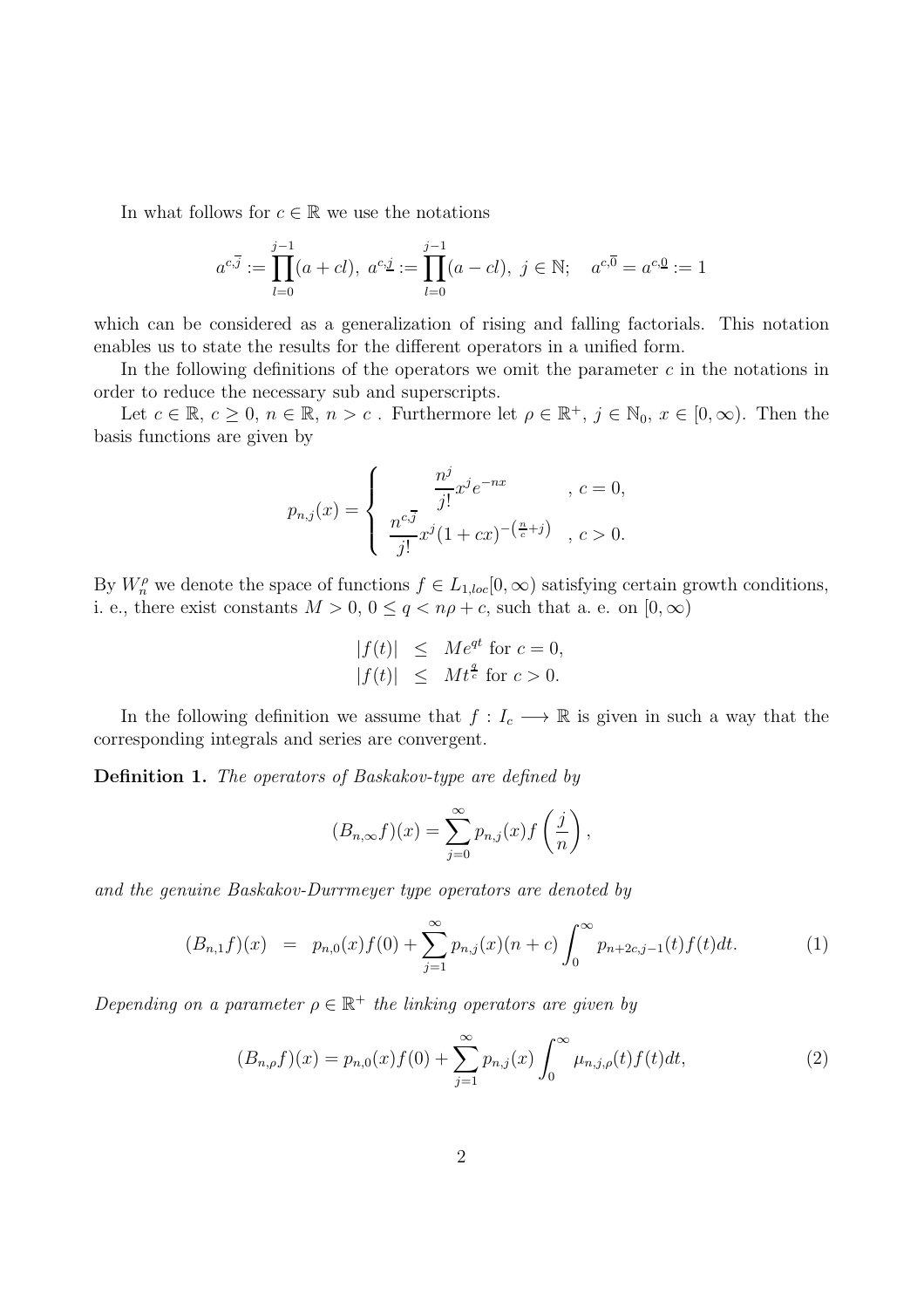where

$$
\mu_{n,j,\rho}(t) = \begin{cases}\n\frac{(n\rho)^{j\rho}}{\Gamma(j\rho)} t^{j\rho - 1} e^{-n\rho t} & , c = 0, \\
\frac{c^{j\rho}}{B(j\rho, \frac{n}{c}\rho + 1)} t^{j\rho - 1} (1 + ct)^{-(\frac{n}{c} + j)\rho - 1} & , c > 0,\n\end{cases}
$$

with Euler's Beta function

$$
B(x,y) = \int_0^1 t^{x-1}(1-t)^{y-1}dt = \int_0^\infty \frac{t^{x-1}}{(1+t)^{x+y}}dt = \frac{\Gamma(x)\Gamma(y)}{\Gamma(x+y)}, \ x, y > 0.
$$

For  $\rho \in \mathbb{R}^+$  the operators  $B_{n,\rho}$  are well defined for functions  $f \in W_n^{\rho}$  having a finite limit  $f(0) = \lim_{x \to 0^+} f(x)$ .

Setting  $c = 0$  in [\(1\)](#page-1-0) leads to the Phillips operators [\[14\]](#page-12-3),  $c > 0$  was investigated in [\[16\]](#page-12-4). To the best of our knowledge  $c = 0$  in [\(2\)](#page-1-1) was first considered in [\[12\]](#page-12-1).

In [\[8\]](#page-11-5) (see also [\[1,](#page-11-0)[13\]](#page-12-5)) the authors considered the k-th order Kantorovich modifications of the operators  $B_{n,\rho}$ , namely,

$$
B_{n,\rho}^{(k)} := D^k \circ B_{n,\rho} \circ I_k, \, k \in \mathbb{N}_0,
$$

where  $D<sup>k</sup>$  denotes the k-th order ordinary differential operator and

$$
I_0f = f, \ (I_kf)(x) = \int_0^x \frac{(x-t)^{k-1}}{(k-1)!} f(t)dt, \text{ if } k \in \mathbb{N}.
$$

For  $k = 0$  we omit the superscript  $(k)$  as indicated by the definition above. These operators play an important role in the investigation of simultaneous approximation.

This general definition contains many known operators as special cases. For  $c = 0$  we get the k-th order Kantorovich modification of linking operators considered in [\[13\]](#page-12-5). For  $\rho = 1, k \in \mathbb{N}$  we get the Baskakov-Durrmeyer type operators  $B_{n,1}^{(1)}$  $_{n,1}^{(1)}$  (see [\[10\]](#page-12-6) for  $c=0$  and [\[6,](#page-11-6) (1.3)] for  $c \geq 0$ , named  $M_{n+c}$  there) and the auxiliary operators  $B_{n,1}^{(k)}$  $_{n,1}^{(k)}$  considered in [\[7,](#page-11-7) (3.5)], (named  $M_{n+c,k-1}$  there).

Concerning the limit of the operators  $B_{n,\rho}^{(k)}$  for  $\rho \to \infty$  some results are known which are cited here.

<span id="page-2-0"></span>**Theorem 1.** ( [\[13,](#page-12-5) Theorem 4]) Let  $c = 0$ . Assume that  $f : [0, \infty) \longrightarrow \mathbb{R}$  is integrable and there exist constants  $M > 0$ ,  $q \ge 0$  such that  $|f(t)| \le Me^{qt}$  for  $t \in [0,\infty)$ . Then for any  $b > 0$ there is  $\rho_0 > 0$ , such that  $B_{n,\rho}f$  exists for all  $\rho \ge \rho_0$  and we have

$$
\lim_{\rho \to \infty} (B_{n,\rho}f)(x) = (B_{n,\infty}f)(x), \text{ uniformly for } x \in [0,b].
$$

In [\[8\]](#page-11-5) explicit representations for the images of polynomials for all operators  $B_{n,\rho}^{(k)}$  were calculated which led to the following result for  $c \geq 0$ .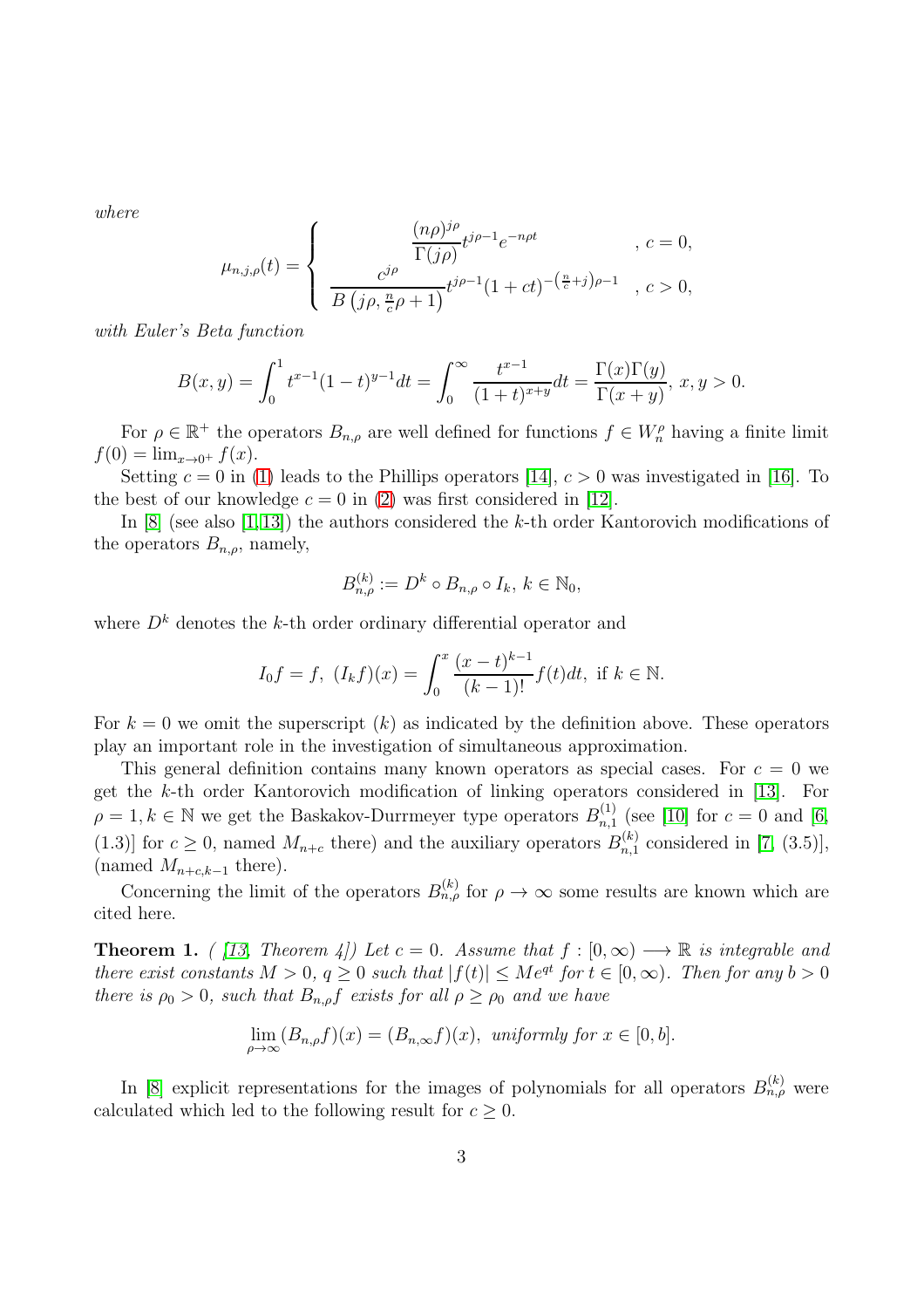<span id="page-3-1"></span>**Theorem 2.** (  $\beta$ , Theorem 1, Theorem 2, Corollary 1) For each polynomial p we have

$$
\lim_{\rho \to \infty} (B_{n,\rho}^{(k)} p)(x) = (B_{n,\infty}^{(k)} p)(x),
$$

uniformly on every compact subinterval of  $[0, \infty)$ .

A different function space was considered in [\[1\]](#page-11-0) for the case  $c \geq 0$ .

<span id="page-3-2"></span>**Theorem 3.** ( [\[1,](#page-11-0) Lemma 5, Corollary 3]) Let  $f \in C^2[0,\infty)$  with  $||f''||_{\infty}^{[0,\infty)} < \infty$ . Then we have

$$
\lim_{\rho \to \infty} (B_{n,\rho}f)(x) = (B_{n,\infty}f)(x),
$$

uniformly on every compact subinterval of  $[0, \infty)$ .

For  $\rho = 1$  and  $\rho = \infty$  nice explicit representations are known, i.e.,

$$
(B_{n,1}^{(k)}f)(x) = \frac{n^{c,\overline{k}}}{n^{c,\underline{k}-1}} \sum_{j=0}^{\infty} p_{n+ck,j}(x) \int_{I_c} p_{n-c(k-2),j+k-1}(t) f(t) dt,
$$
  

$$
B_{n,\infty}^{(k)}(f;x) = n^{c,\overline{k}} \sum_{j=0}^{\infty} p_{n+ck,j}(x) \Delta_{\frac{1}{n}}^k I_k \left(f; \frac{j}{n}\right),
$$

where the forward difference of order k with the step h for a function g is given by  $\Delta_h^k g(x) =$  $\sum_{i=0}^k \binom{k}{i}$  $\binom{k}{i}(-1)^{k-i}g(x+ih)$ . By using Peano's representation theorem for divided differences (see, e.g., [\[15,](#page-12-7) p. 137]) this can also be written as

$$
B_{n,\infty}^{(k)}(f;x) = \frac{n^{c,\overline{k}}}{n^{k-1}} \sum_{j=0}^{\infty} p_{n+kc,j}(x) \int_0^{\infty} N_{n,k,j}(t) f(t) dt,
$$
\n(3)

where  $N_{n,k,j}$  denotes the B-spline of order k to the equidistant knots  $\frac{j}{n}, \ldots \frac{j+k}{n}$  $\frac{+\kappa}{n}$ , defined by

$$
N_{n,1,j}(t) = \begin{cases} 1, & \frac{j}{n} \le t < \frac{j+1}{n}, \\ 0, & \text{otherwise}, \end{cases}
$$
  
\n
$$
N_{n,k,j}(t) = \frac{n}{k-1} \left\{ \left( t - \frac{j}{n} \right) N_{n,k-1,j}(t) + \left( \frac{j+k}{n} - t \right) N_{n,k-1,j+1}(t) \right\}.
$$

Our goal was to find useful representations also for  $\rho \neq 1$ ,  $\infty$  for the general case  $k \in \mathbb{N}$ .

Throughout this paper we will use the following well-known formulas for the basis functions.

<span id="page-3-0"></span>
$$
p'_{n,j}(x) = n [p_{n+c,j-1}(x) - p_{n+c,j}(x)], \qquad (4)
$$

$$
xp'_{n+c,j-1}(x) = (j-1)p_{n+c,j-1}(x) - jp_{n+c,j}(x).
$$
\n(5)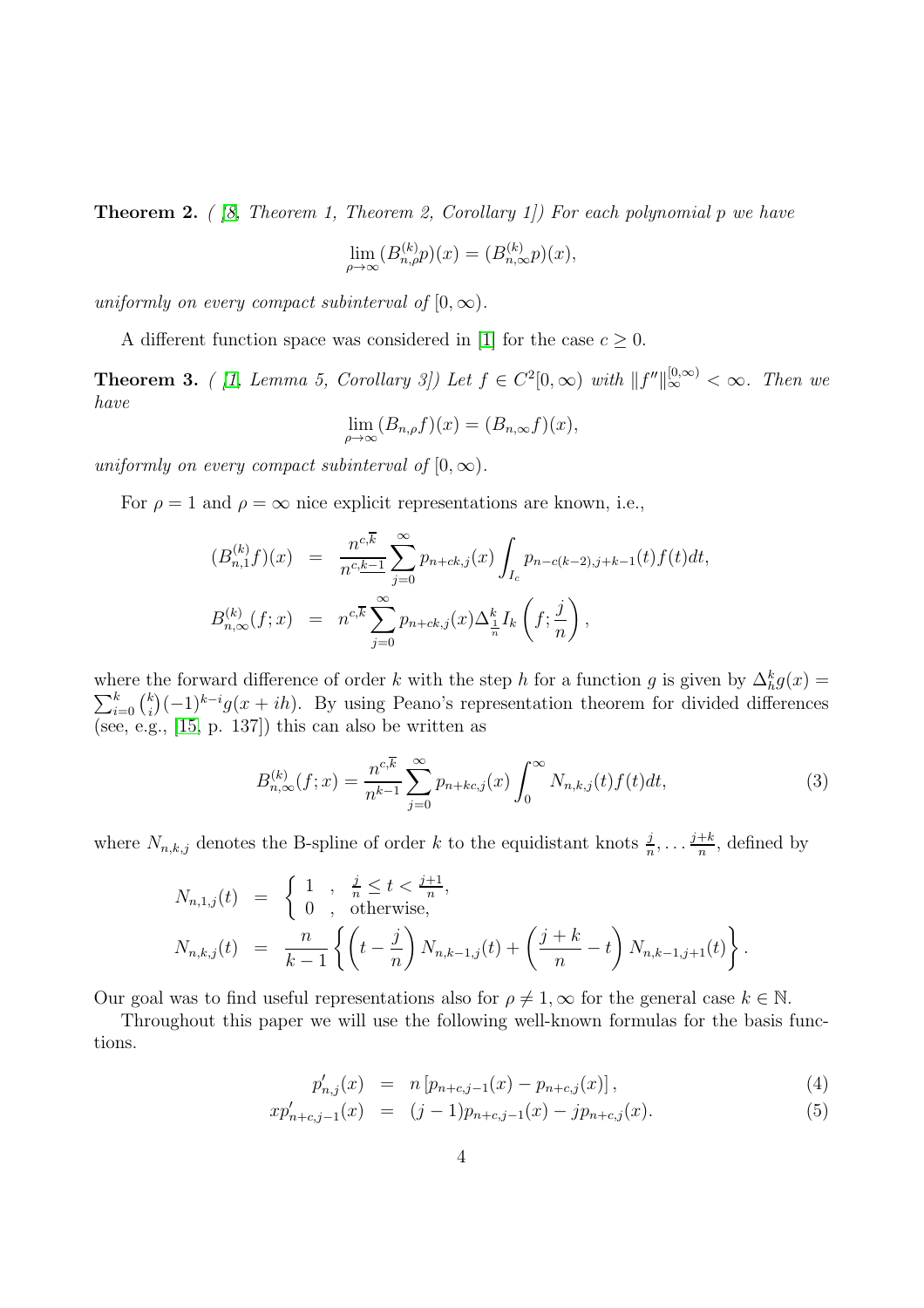## 2 The representation theorem

First we treat the case  $k = 1$ . In other words we prove an explicit representation for a non-trivial link between Baskakov-Durrmeyer type and Baskakov-Kantorovich operators. Let  $f \in W_n^{\rho}$ .

We start with the definition of  $B_{n,\rho}^{(1)} = D \circ B_{n,\rho} \circ I$  and consider

$$
\omega_{n,j,\rho}(t) = \begin{cases} \int_t^{\infty} \mu_{n,1,\rho}(u) du & , j = 0, \\ \int_0^t (\mu_{n,j,\rho}(u) - \mu_{n,j+1,\rho}(u)) du & , 1 \le j. \end{cases}
$$
(6)

Thus

$$
\omega'_{n,j,\rho}(t) = \begin{cases}\n-\mu_{n,1,\rho}(t) & , j = 0, \\
\mu_{n,j,\rho}(t) - \mu_{n,j+1,\rho}(t) & , 1 \leq j.\n\end{cases}
$$

Note that

<span id="page-4-0"></span>
$$
\omega_{n,j,\rho}(0) = 0, \ j \in \mathbb{N} \text{ and } \lim_{t \to \infty} \omega_{n,j,\rho}(t) = 0, \ j \in \mathbb{N}_0. \tag{7}
$$

By applying [\(4\)](#page-3-0), an appropriate index transform and the definition of  $\omega_{n,j,\rho}$  we derive

$$
B_{n,\rho}^{(1)}(f;x) = \sum_{j=1}^{\infty} p'_{n+c,j}(x) \int_0^{\infty} \mu_{n,j,\rho}(t) I_1(f;t) dt
$$
  
\n
$$
= n \sum_{j=1}^{\infty} p_{n+c,j-1}(x) \int_0^{\infty} \mu_{n,j,\rho}(t) I_1(f;t) dt
$$
  
\n
$$
-n \sum_{j=1}^{\infty} p_{n+c,j}(x) \int_0^{\infty} \mu_{n,j,\rho}(t) I_1(f;t) dt
$$
  
\n
$$
= np_{n+c,0}(x) \int_0^{\infty} \mu_{n,1,\rho}(t) I_1(f;t) dt
$$
  
\n
$$
+n \sum_{j=1}^{\infty} p_{n+c,j}(x) \int_0^{\infty} [\mu_{n,j+1,\rho}(t) - \mu_{n,j,\rho}(t)] I_1(f;t) dt
$$
  
\n
$$
= -n \sum_{j=0}^{\infty} p_{n+c,j}(x) \int_0^{\infty} \omega'_{n,j,\rho}(t) I_1(f;t) dt.
$$

Integration by parts and observing [\(7\)](#page-4-0) leads to

<span id="page-4-2"></span>
$$
B_{n,\rho}^{(1)}(f;x) = n \sum_{j=0}^{\infty} p_{n+c,j}(x) \int_0^{\infty} \omega_{n,j,\rho}(t) f(t) dt.
$$
 (8)

<span id="page-4-1"></span>**Lemma 1.** Let  $\rho \in \mathbb{N}$ . Then

$$
\omega_{n,j,\rho}(t) = \sum_{i=0}^{\rho-1} p_{n\rho+c,i+j\rho}(t).
$$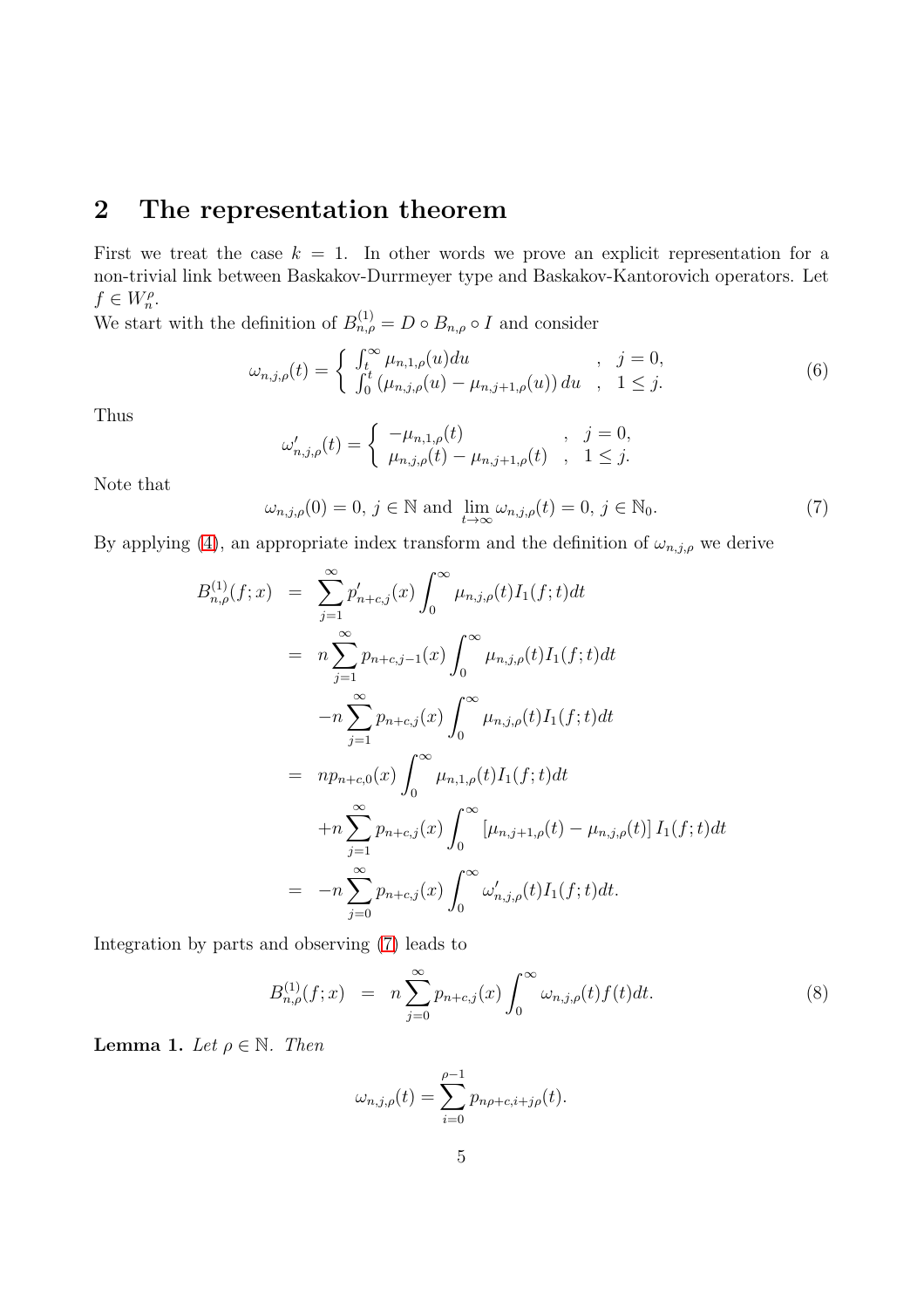*Proof.* First we treat the case  $c = 0$ . For  $l \in \mathbb{N}$ , integration by parts leads to

$$
\int u^{l\rho-1} e^{-n\rho u} du = -(l\rho-1)! \sum_{i=0}^{l\rho-1} \frac{1}{(n\rho)^{i+1}} \cdot \frac{1}{(l\rho-1-i)!} u^{l\rho-1-i} e^{-n\rho u}
$$

$$
= -(l\rho-1)! \sum_{i=0}^{l\rho-1} \frac{1}{(n\rho)^{l\rho-i}} \cdot \frac{1}{i!} u^i e^{-n\rho u}.
$$

Thus for  $j = 0$ 

$$
\omega_{n,0,\rho}(t) = \frac{(n\rho)^{\rho}}{(\rho-1)!} \int_{t}^{\infty} u^{\rho-1} e^{-n\rho u} du
$$
  
\n
$$
= -\frac{(n\rho)^{\rho}}{(\rho-1)!} (\rho-1)! \sum_{i=0}^{\rho-1} \frac{1}{(n\rho)^{\rho-i}} \cdot \frac{1}{i!} u^{i} e^{-n\rho u} \Big|_{t}^{\infty}
$$
  
\n
$$
= \sum_{i=0}^{\rho-1} (n\rho)^{i} \cdot \frac{1}{i!} t^{i} e^{-n\rho t}
$$
  
\n
$$
= \sum_{i=0}^{\rho-1} p_{n\rho,i}(t).
$$

For  $j \in \mathbb{N}$  we get

$$
\omega_{n,j,\rho}(t) = \frac{(n\rho)^{j\rho}}{(j\rho-1)!} \int_0^t u^{j\rho-1} e^{-n\rho u} du - \frac{(n\rho)^{(j+1)\rho}}{((j+1)\rho-1)!} \int_0^t u^{(j+1)\rho-1} e^{-n\rho u} du
$$
  
\n
$$
= -\frac{(n\rho)^{j\rho}}{(j\rho-1)!} \cdot (j\rho-1)! \sum_{i=0}^{j\rho-1} \frac{1}{(n\rho)^{j\rho-i}} \cdot \frac{1}{i!} u^i e^{-n\rho u} \Big|_0^t
$$
  
\n
$$
+ \frac{(n\rho)^{(j+1)\rho}}{((j+1)\rho-1)!} \cdot ((j+1)\rho-1)! \sum_{i=0}^{(j+1)\rho-1} \frac{1}{(n\rho)^{(j+1)\rho-i}} \cdot \frac{1}{i!} u^i e^{-n\rho u} \Big|_0^t
$$
  
\n
$$
= \sum_{i=j\rho}^{(j+1)\rho-1} (n\rho)^i \frac{1}{i!} t^i e^{-n\rho t}
$$
  
\n
$$
= \sum_{i=0}^{\rho-1} p_{n\rho,i+j\rho}(t).
$$

Now we consider  $c > 0$ .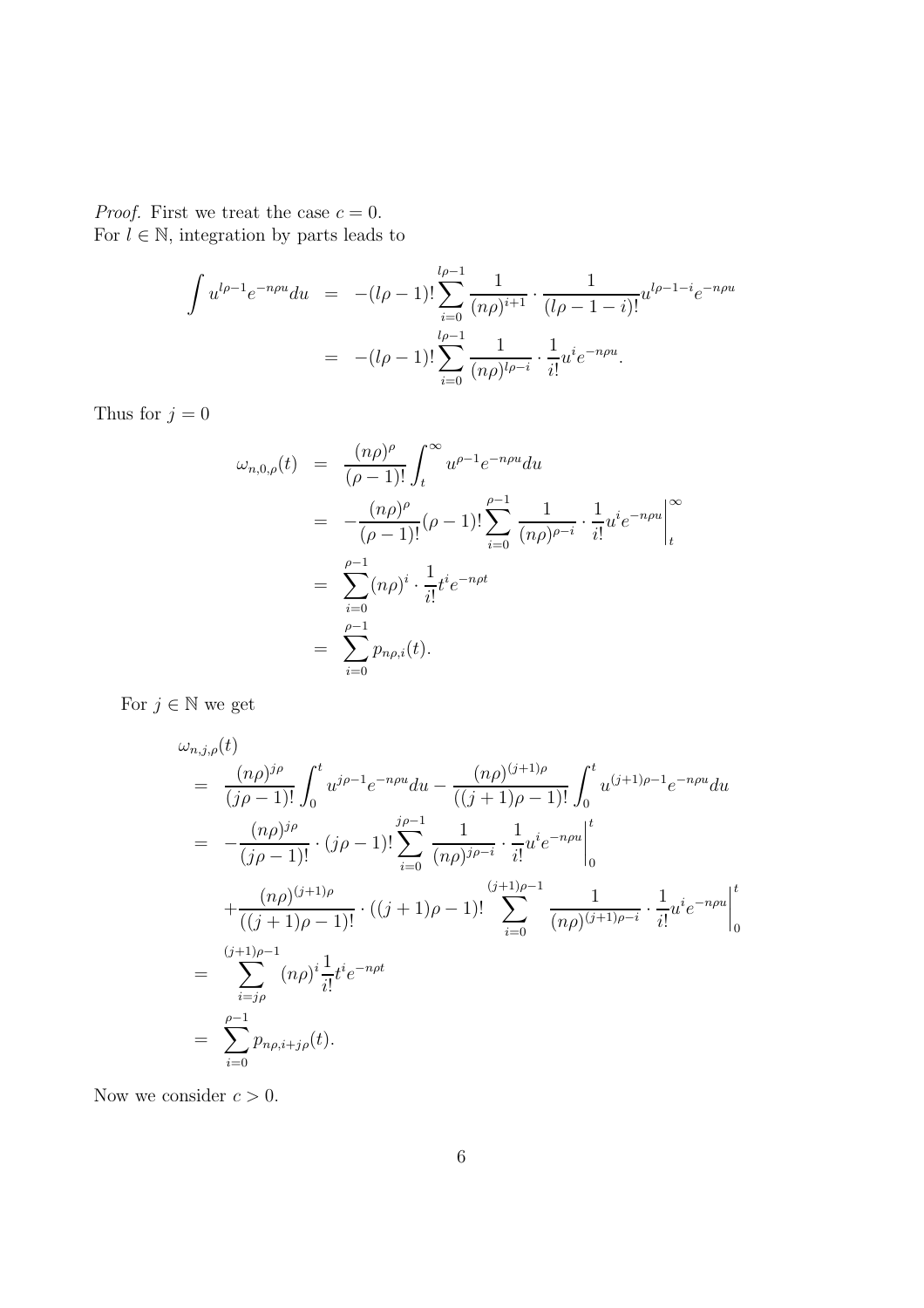For  $l \in \mathbb{N}$ , integration by parts leads to

$$
\int u^{l\rho-1} (1+cu)^{-(\frac{n}{c}+l)\rho-1} du
$$
\n
$$
= -\frac{(l\rho-1)!}{\Gamma((\frac{n}{c}+l)\rho+1)} \sum_{i=0}^{l\rho-1} \frac{\Gamma((\frac{n}{c}+l)\rho-i)}{(l\rho-1-i)!c^{i+1}} u^{l\rho-1-i} (1+cu)^{-(\frac{n}{c}+l)\rho+i}
$$
\n
$$
= -\frac{(l\rho-1)!}{\Gamma((\frac{n}{c}+l)\rho+1)} \sum_{i=0}^{l\rho-1} \frac{\Gamma(\frac{n}{c}\rho+1+i)}{i!c^{l\rho-i}} u^{i} (1+cu)^{-(\frac{n}{c}\rho+1+i)}.
$$

Thus for  $j=0$ 

$$
\omega_{n,0,\rho}(t) = \frac{c^{\rho}}{B(\rho, \frac{n}{c}\rho + 1)} \int_{t}^{\infty} u^{\rho-1} (1 + cu)^{-(\frac{n}{c}+1)\rho-1} du
$$
  
\n
$$
= -\frac{c^{\rho}}{B(\rho, \frac{n}{c}\rho + 1)} \frac{(\rho - 1)!}{\Gamma((\frac{n}{c}+1)\rho + 1)} \sum_{i=0}^{\rho-1} \frac{\Gamma(\frac{n}{c}\rho + 1 + i)}{i!c^{\rho - i}} u^{i} (1 + cu)^{-(\frac{n}{c}\rho + 1 + i)} \Big|_{t}^{\infty}
$$
  
\n
$$
= \sum_{i=0}^{\rho-1} \frac{(n\rho + c)^{c_i \overline{i}}}{i!} t^{i} (1 + ct)^{-(\frac{n}{c}\rho + 1 + i)}
$$
  
\n
$$
= \sum_{i=0}^{\rho-1} p_{n\rho + c_i}(t).
$$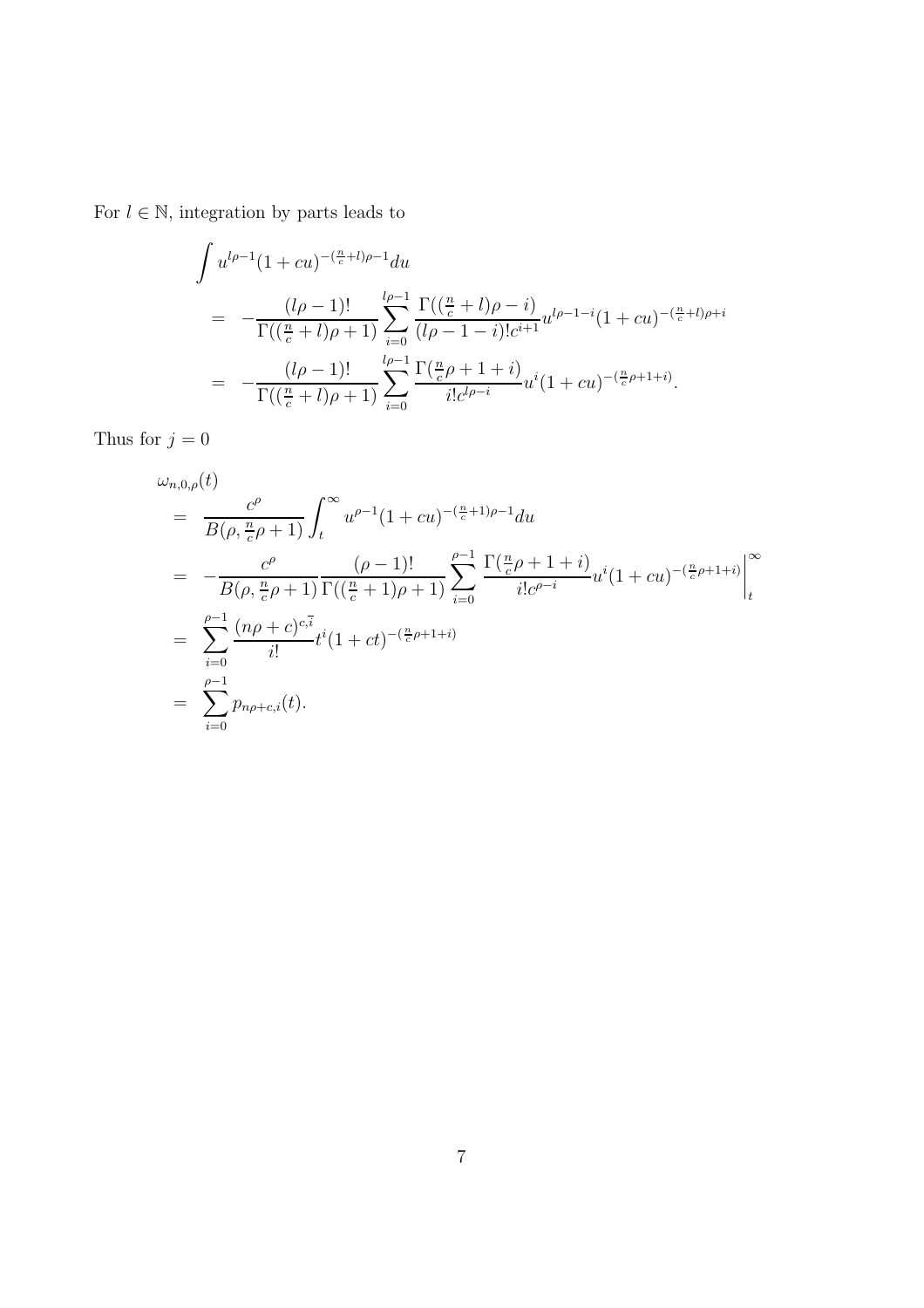For  $j \in \mathbb{N}$  we get

$$
\omega_{n,j,\rho}(t) = \frac{c^{j\rho}}{B(j\rho,\frac{n}{c}\rho+1)} \int_0^t u^{j\rho-1}(1+cu)^{-(\frac{n}{c}+j)\rho-1} du \n- \frac{c^{(j+1)\rho}}{B((j+1)\rho,\frac{n}{c}\rho+1)} \int_0^t u^{(j+1)\rho-1}(1+cu)^{-(\frac{n}{c}+j+1)\rho-1} du \n= - \frac{c^{j\rho}}{B(j\rho,\frac{n}{c}\rho+1)} \frac{(j\rho-1)!}{\Gamma((\frac{n}{c}+j)\rho+1)} \sum_{i=0}^{j\rho-1} \frac{\Gamma(\frac{n}{c}\rho+1+i)}{i!c^{j\rho-i}} u^i(1+cu)^{-(\frac{n}{c}\rho+1+i)} \Big|_0^t \n+ \frac{c^{(j+1)\rho}}{B((j+1)\rho,\frac{n}{c}\rho+1)} \frac{((j+1)\rho-1)!}{\Gamma((\frac{n}{c}+j+1)\rho+1)} \n\times \sum_{i=0}^{(j+1)\rho-1} \frac{\Gamma(\frac{n}{c}\rho+1+i)}{i!c^{(j+1)\rho-i}} u^i(1+cu)^{-(\frac{n}{c}\rho+1+i)} \Big|_0^t \n= - \sum_{i=0}^{j\rho-1} \frac{(n\rho+c)^{c,i}}{i!} t^i(1+ct)^{-(\frac{n}{c}\rho+1+i)} + \sum_{i=0}^{(j+1)\rho-1} \frac{(n\rho+c)^{c,i}}{i!} t^i(1+ct)^{-(\frac{n}{c}\rho+1+i)} \n= \sum_{i=0}^{\rho-1} p_{n\rho+c,i+j\rho}(t).
$$

With Lemma [1](#page-4-1) and [\(8\)](#page-4-2) we have now the desired representation of  $B_{n,\rho}^{(1)}(f; x)$  in terms of the basis functions, i. e.,

<span id="page-7-0"></span>
$$
B_{n,\rho}^{(1)}(f;x) = n \sum_{j=0}^{\infty} p_{n+c,j}(x) \int_0^{\infty} \left\{ \sum_{i=0}^{\rho-1} p_{n\rho+c,i+j\rho}(t) \right\} f(t)dt.
$$
 (9)

 $\Box$ 

So, for the kernel function

$$
K_{n,j,\rho}(t) = \sum_{i=0}^{\rho-1} p_{n\rho+c,i+j\rho}(t)
$$

we have  $K_{n,j,1}(t) = p_{n+c,j}(t)$  and we conjecture (see also Section [5\)](#page-10-0) that

$$
\lim_{\rho \to \infty} K_{n,j,\rho}(t) = \begin{cases} 1, & t \in \left[\frac{j}{n}, \frac{j+1}{n}\right), \\ 0, & t \in \left[0, \infty\right) \setminus \left[\frac{j}{n}, \frac{j+1}{n}\right). \end{cases}
$$

**Remark 1.** Observe that the kernel  $K_{n,j,\rho}$  can also be written in terms of classical Baskakov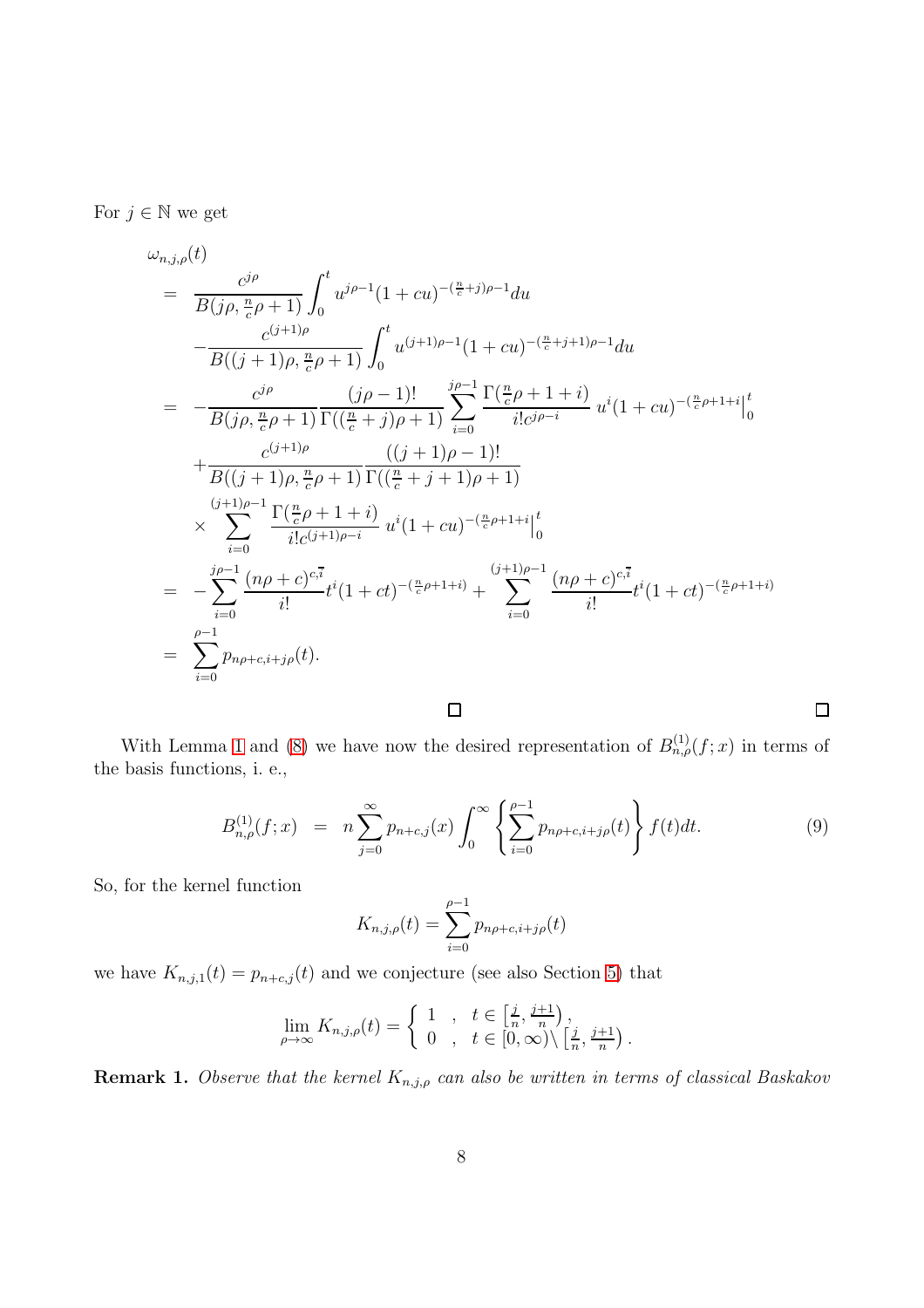type operators applied to the characteristic functions  $\chi_{\left[\frac{j\rho}{n\rho+c},\frac{(j+1)\rho}{n\rho+c}\right)}$ , i. e.,

$$
B_{n\rho+c,\infty}(\chi_{\left[\frac{j\rho}{n\rho+c},\frac{(j+1)\rho}{n\rho+c}\right)};t) = \sum_{i=0}^{\infty} p_{n\rho+c,i}(t)\chi_{\left[\frac{j\rho}{n\rho+c},\frac{(j+1)\rho}{n\rho+c}\right)}\left(\frac{i}{n\rho+c}\right)
$$
  

$$
= \sum_{i=j\rho}^{(j+1)\rho-1} p_{n\rho+c,i}(t)
$$
  

$$
= \sum_{i=0}^{\rho-1} p_{n\rho+c,i+j\rho}(t).
$$

## 3 Representation for the k-th order Kantorovich modification

In this section we generalize the representation of the operators to  $k \in \mathbb{N}$ .

<span id="page-8-0"></span>**Theorem 4.** Let  $n, k \in \mathbb{N}$ ,  $n - k \geq 1$ ,  $\rho \in \mathbb{N}$  and  $f \in W_n^{\rho}$ . Then we have the representation

$$
B_{n,\rho}^{(k)}(f;x) = \frac{n^{c,\overline{k}}}{(n\rho)^{c,\underline{k-1}}} \sum_{j=0}^{\infty} p_{n+kc,j}(x)
$$
  
 
$$
\times \int_0^{\infty} \sum_{i_1=0}^{\rho-1} \cdots \sum_{i_k=0}^{\rho-1} p_{n\rho-c(k-2),j\rho+i_1+\cdots+i_k+k-1}(t) f(t) dt.
$$

Proof. We prove the theorem by induction. For  $k = 1$  see [\(9\)](#page-7-0).

 $k \Rightarrow k+1$ : From the definition of the operators  $B_{n,\rho}^{(k+1)}$  we get

$$
B_{n,\rho}^{(k+1)}(f;x) = D^1 \circ B_{n,\rho}^{(k)} \circ I_1(f;x)
$$
  
= 
$$
\frac{n^{c,\overline{k}}}{(n\rho)^{c,\underline{k-1}}} \sum_{j=0}^{\infty} p'_{n+kc,j}(x)
$$
  

$$
\times \int_0^{\infty} \sum_{i_1=0}^{\rho-1} \cdots \sum_{i_k=0}^{\rho-1} p_{n\rho-c(k-2),j\rho+i_1+\cdots+i_k+k-1}(t) I_1(f;t) dt.
$$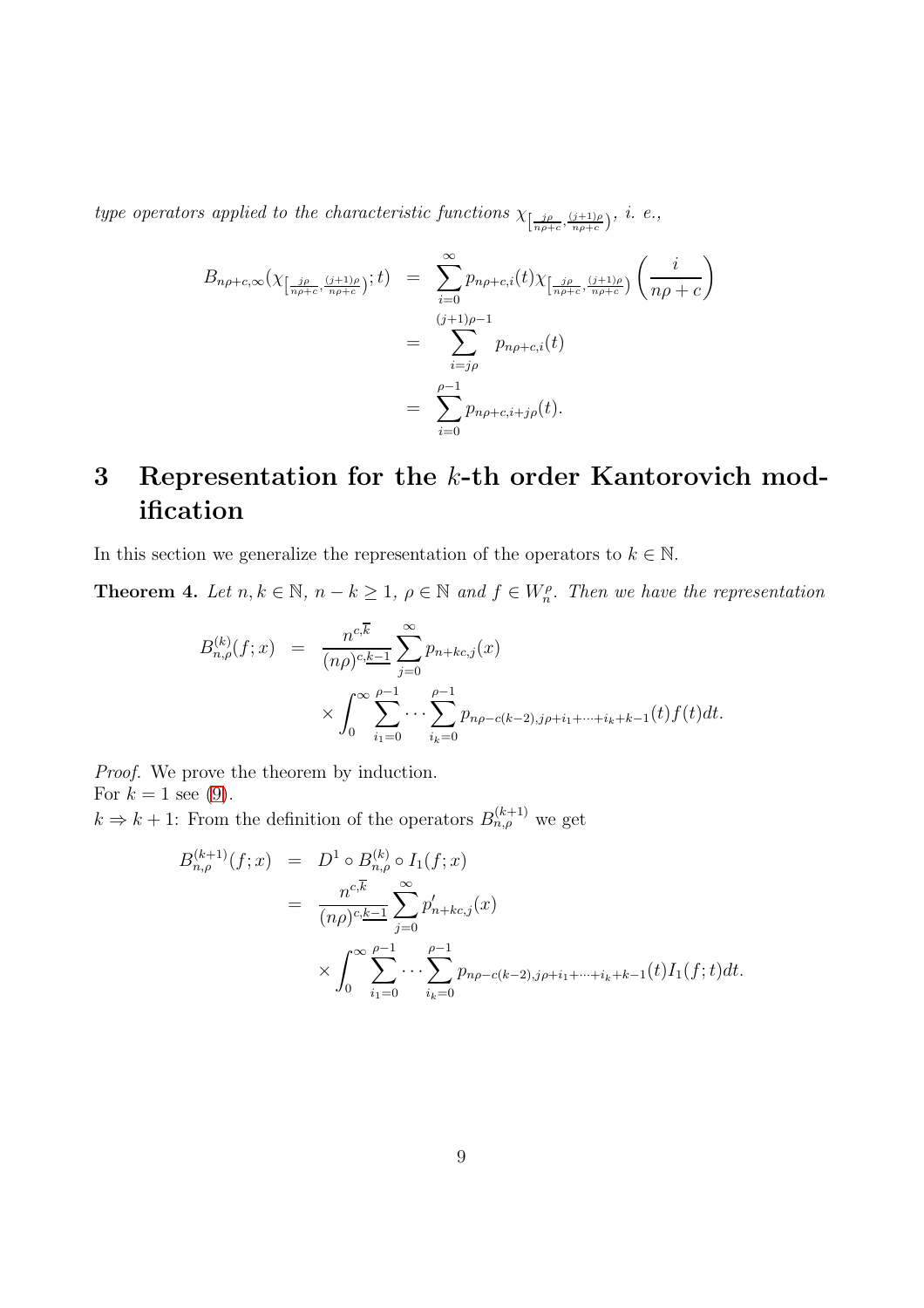By using [\(4\)](#page-3-0) and an appropriate index transform we derive

<span id="page-9-0"></span>
$$
B_{n,\rho}^{(k+1)}(f;x) = \frac{n^{c,\overline{k+1}}}{(n\rho)^{c,\underline{k-1}}} \sum_{j=0}^{\infty} p_{n+(k+1)c,j}(x)
$$
  

$$
\times \int_0^{\infty} \sum_{i_1=0}^{\rho-1} \cdots \sum_{i_k=0}^{\rho-1} \left[ p_{n\rho-(k-2)c,(j+1)\rho+i_1+\cdots+i_k+k-1}(t) -p_{n\rho-(k-2)c,j\rho+i_1+\cdots+i_k+k-1}(t) \right] I_1(f;t)dt.
$$
  
(10)

Now we rewrite the difference of the basis functions in the integral and use again [\(4\)](#page-3-0), i.e.,

$$
p_{n\rho-(k-2)c,(j+1)\rho+i_1+\cdots+i_k+k-1}(t) - p_{n\rho-(k-2)c,j\rho+i_1+\cdots+i_k+k-1}(t)
$$
  
= 
$$
\sum_{i_{k+1}=0}^{\rho-1} \left[ p_{n\rho-(k-2)c,j\rho+i_1+\cdots+i_{k+1}+k}(t) - p_{n\rho-(k-2)c,j\rho+i_1+\cdots+i_{k+1}+k-1}(t) \right]
$$
  
= 
$$
-\frac{1}{n\rho-(k-1)c} \sum_{i_{k+1}=0}^{\rho-1} p'_{n\rho-(k-1)c,j\rho+i_1+\cdots+i_{k+1}+k}(t).
$$

Together with [\(10\)](#page-9-0) and integration by parts this leads to

$$
B_{n,\rho}^{(k+1)}(f;x)
$$
\n
$$
= \frac{n^{c,\overline{k+1}}}{(n\rho)^{c,\underline{k}}} \sum_{j=0}^{\infty} p_{n+(k+1)c,j}(x)
$$
\n
$$
\times \int_{0}^{\infty} \sum_{i_1=0}^{\rho-1} \cdots \sum_{i_k=0}^{\rho-1} \sum_{i_{k+1}=0}^{\rho-1} -p'_{n\rho-(k-1)c,j\rho+i_1+\cdots+i_{k+1}+k}(t)I_1(f;t)dt
$$
\n
$$
= \frac{n^{c,\overline{k+1}}}{(n\rho)^{c,\underline{k}}} \sum_{j=0}^{\infty} p_{n+(k+1)c,j}(x)
$$
\n
$$
\times \int_{0}^{\infty} \sum_{i_1=0}^{\rho-1} \cdots \sum_{i_{k+1}=0}^{\rho-1} p_{n\rho-(k-1)c,j\rho+i_1+\cdots+i_{k+1}+k}(t) f(t)dt.
$$

#### $\Box$

## 4 Convexity of the linking operators

In [\[13,](#page-12-5) Theorem 6] Păltănea considered convexity properties of the operators  $B_{n,\rho}$  in case  $c = 0$ , i. e., the case of Szász-Mirakjan linking operators. In a long and tricky proof he showed that  $(B_{n,\rho}f)^{(r)} \geq 0$  for each function  $f \in W_n^{\rho} \cap C^r[0,\infty)$ ,  $f^{(r)} \geq 0$ .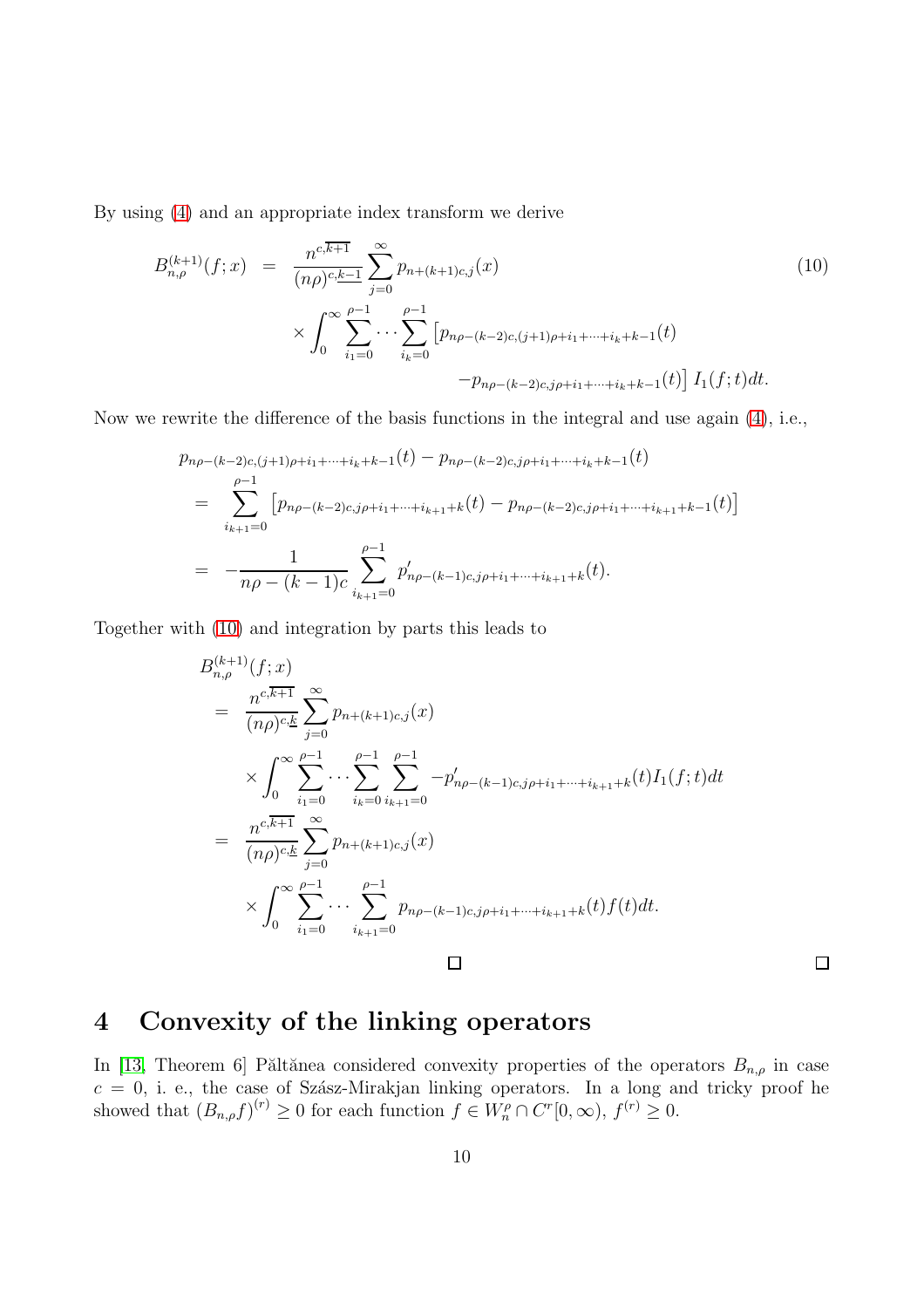By using Păltănea's method this can be generalized to  $B_{n,\rho}^{(k)}$ ,  $c = 0, k \in \mathbb{N}$  (see [\[1,](#page-11-0) Theorem 3]). From the representation in Theorem [4](#page-8-0) we know that all the operators  $B_{n,\rho}^{(k)}$ ,  $\rho \in \mathbb{N}$ , are positive and the convexity properties for  $B_{n,\rho}^{(k)}$ ,  $\rho \in \mathbb{N}$  now follow as a corollary. For  $c > 0$  this solves an open problem mentioned in [\[1\]](#page-11-0).

**Corollary 1.** Let  $f \in W_n^{\rho}$  with  $f^{(r)}(x) \geq 0$ ,  $r \in \mathbb{N}_0$ , for all  $x \in [0, \infty)$ . Then

 $D^{r}\left(B_{n,\rho}^{(k)}(f;x)\right)\geq 0$ 

for each  $k \in \mathbb{N}, x \in [0, \infty)$ .

Proof.

<span id="page-10-0"></span>as  $f^{(r)} \geq 0$ .

$$
D^r B_{n,\rho}^{(k)} f = D^r D^k B_{n,\rho} I_k f = D^{k+r} B_{n,\rho} I_{k+r} f^{(r)} = B_{n,\rho}^{(k+r)} f^{(r)} \ge 0,
$$

#### 5 Remarks on convergence to B-splines

In [\[9\]](#page-12-2) the authors considered the topic for the linking Bernstein operators with a different approach. In [\[3,](#page-11-2) Theorem 2.3] Gonska and Păltănea proved the uniform convergence on  $[0, 1]$ of the linking Bernstein operators to the classical Bernstein operators for every function  $f \in$  $C[0, 1]$ . With explicit representations for the images of monomials and density arguments this can be extended to the  $k$ -th order Kantorovich modifications (see [\[9,](#page-12-2) Introduction]). From the representation of the k-th order Kantorovich modifications of the linking Bernstein operator and the classical Bernstein operator (see [\[9,](#page-12-2) Theorem 2, (2)]) one can derive immediately that

$$
\lim_{\rho \to \infty} \frac{1}{\rho^{k-1}} \sum_{i_1=0}^{\rho-1} \cdots \sum_{i_k=0}^{\rho-1} \tilde{p}_{n\rho+k-2,j\rho+i_1+\cdots+i_k+k-1}(t) = N_{n,k,j}(t)
$$

for  $t \in [0, 1]$  with the Bernstein basis functions  $\tilde{p}_{n,j}(t) = \binom{n}{i}$  $\binom{n}{j} t^j (1-t)^{n-j}.$ 

As the situation concerning the convergence of the operators in the Baskakov-type case is more complicate (see Theorems [1,](#page-2-0) [2](#page-3-1) and [3\)](#page-3-2) we can only conjecture that

$$
\lim_{\rho \to \infty} \frac{1}{\rho^{k-1}} \sum_{i_1=0}^{\rho-1} \cdots \sum_{i_k=0}^{\rho-1} p_{n\rho-c(k-2),j\rho+i_1+\cdots+i_k+k-1}(t) = N_{n,k,j}(t)
$$

for  $t \in [0, \infty)$ .

We fortify our conjecture by the following illustrations (see Figure [1\)](#page-11-8) where we chose  $k = 1, c = 1, n = 5 \text{ and } j = 1.$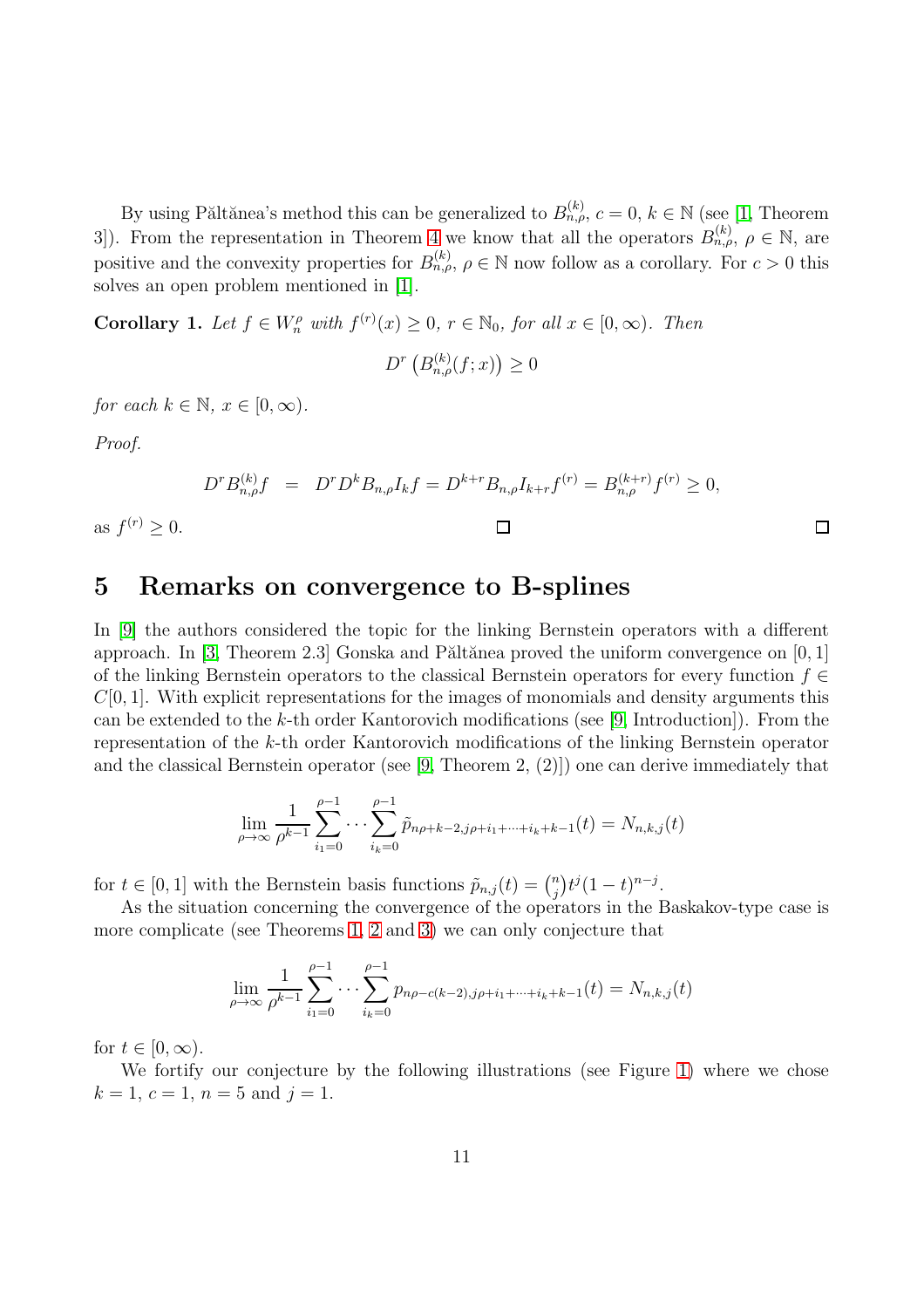

<span id="page-11-8"></span>Figure 1: The dotted line belongs to  $\rho = 10$ , the dashed line to  $\rho = 30$  and the solid line to  $\rho = 150.$ 

### <span id="page-11-0"></span>References

- <span id="page-11-1"></span>[1] K. Baumann, M. Heilmann, I. Raşa, Further results for kth order Kantorovich modification of linking Baskakov type operators, Results Math. 69 (3), (2016), 297-315.
- [2] H. Gonska, R. Păltănea, Quantitative convergence theorems for a class of Bernstein-Durrmeyer operators preserving linear functions, Ukrainian Math. J. 62, No.7 (2010), 1061-1072.
- <span id="page-11-3"></span><span id="page-11-2"></span>[3] H. Gonska, R. Păltănea, Simultaneous approximation by a class of Bernstein-Durrmeyer operators preserving linear functions, Czechoslovak Math. J. 60 (135), (2010), 783-799.
- [4] H. Gonska, I. Rașa, E.-D. Stanila, The eigenstructure of operators linking the Bernstein and the genuine Bernstein-Durrmeyer operators, Mediterr. J. Math. 11, (2014), 561-576.
- <span id="page-11-4"></span>[5] H. Gonska, I. Raşa, E.-D. Stanila, Lagrange-type operators associated with  $U_n^{\rho}$ , Publ. Inst. Math. (Beograd) (N.S.) 96 (110), (2014), 159168.
- <span id="page-11-6"></span>[6] M. Heilmann, Direct and converse results for operators of Baskakov-Durrmeyer operators, Approx. Theory Appl. 5, no.1 (1989), 105-127.
- <span id="page-11-7"></span>[7] M. Heilmann, Erhöhung der Konvergenzgeschwindigkeit bei der Approximation von Funktionen mit Hilfe von Linearkombinationen spezieller positiver linearer Operatoren, Habilitationschrift Universität Dortmund, 1992.
- <span id="page-11-5"></span>[8] M. Heilmann, I. Rașa,  $k$ -th order Kantorovich modification of linking Baskakov type operators, in: Recent Trends in Mathematical Analysis and its Applications, Proceedings